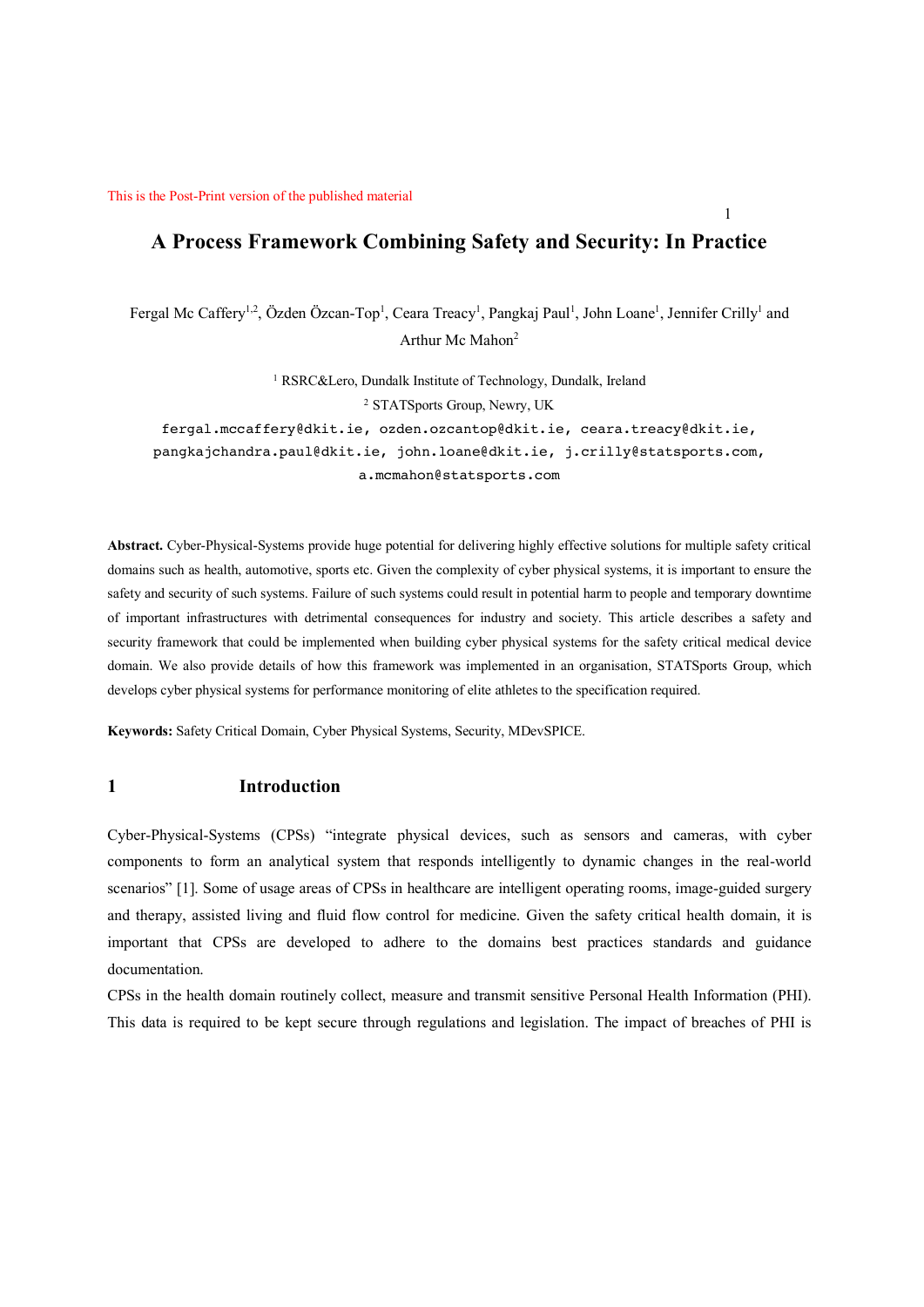extensive in terms of risk to patient safety [2] and potential costs and losses in reputation for organisations [3]. This research describes a framework to address both of these aspects.

## **2 A Safety and Security Framework for Medical Device Systems**

The framework aims to assist developers to achieve regulatory compliance in safety and security through implementing safety practices and data security controls throughout the development process. It can be used for CPSs in the medical device domain as it combines regulatory process development with product centric risk assessment. Safety and security requirements for CPSs within healthcare are critical as many monitor real-world physical processes. The unique use of diverse communications technologies and mobile computing by CPSs, make safety and security for these systems different from other information systems as data is exposed to many new attack surfaces [4]. The framework promotes safety and security throughout the development process. The framework consists of two main components: (1) MDevSPICE® addresses the safety aspects of the framework [5] and (2) the Secure Data-Flow component addresses the security aspects (see Figure 1). MDevSPICE® consists of processes, purpose statements, capability levels, process attributes, base practices and outcomes. The Secure Data Flow component includes Data Flow Security Controls (DFSCs) founded in regulatory standards, which have been categorised for developer implementation through the ITU-T X.805 Security Architecture for Systems standard [6] and mapped to the risk centric threat model Process for Attack Simulation and Threat Analysis (PASTA) [7]. The secure data flow component also presents a corresponding testing suite designed for the DFSCs to access their effectiveness.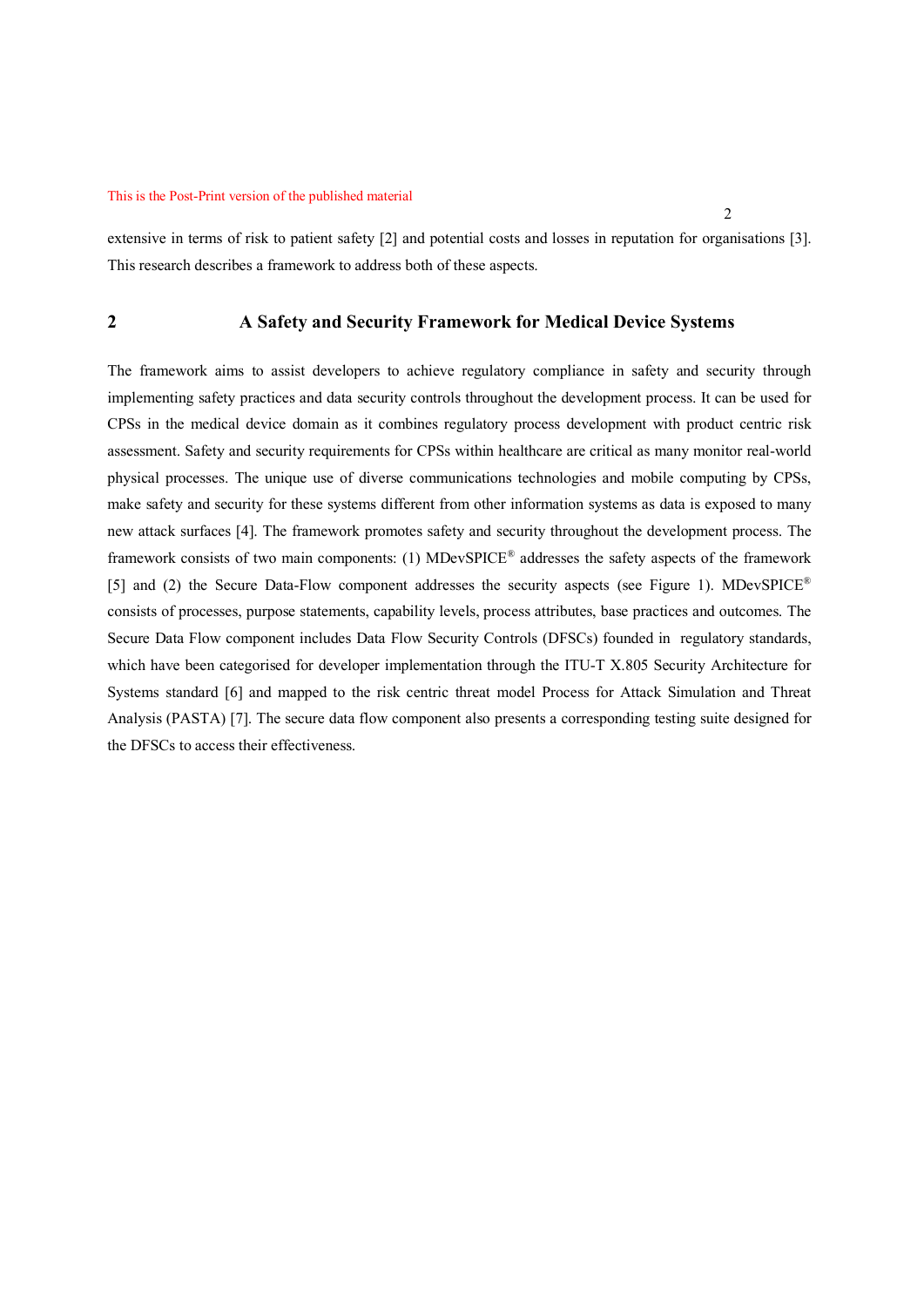

3

**Fig. 1.** Components of the Safety and Security Framework.

### **2.1 MDevSPICE® Component of the Framework**

MDevSPICE® is a software process assessment framework that has been designed to enable medical device software developers to produce software that will be safe and easily integrated with other sub-systems of the overall medical device [5]. Relevant medical device software standards and software engineering best practices have been integrated within MDevSPICE®. Two of the prominent regulatory standards that have been integrated into MDevSPICE® are 'IEC 62304:2006: Software life cycle processes for medical device development [8]' and 'ISO 14971:2009: Application of risk management to medical devices'[9]. MDevSPICE® consists of 23 processes grouped into system lifecycle, software lifecycle and support processes as can be seen in Figure 2.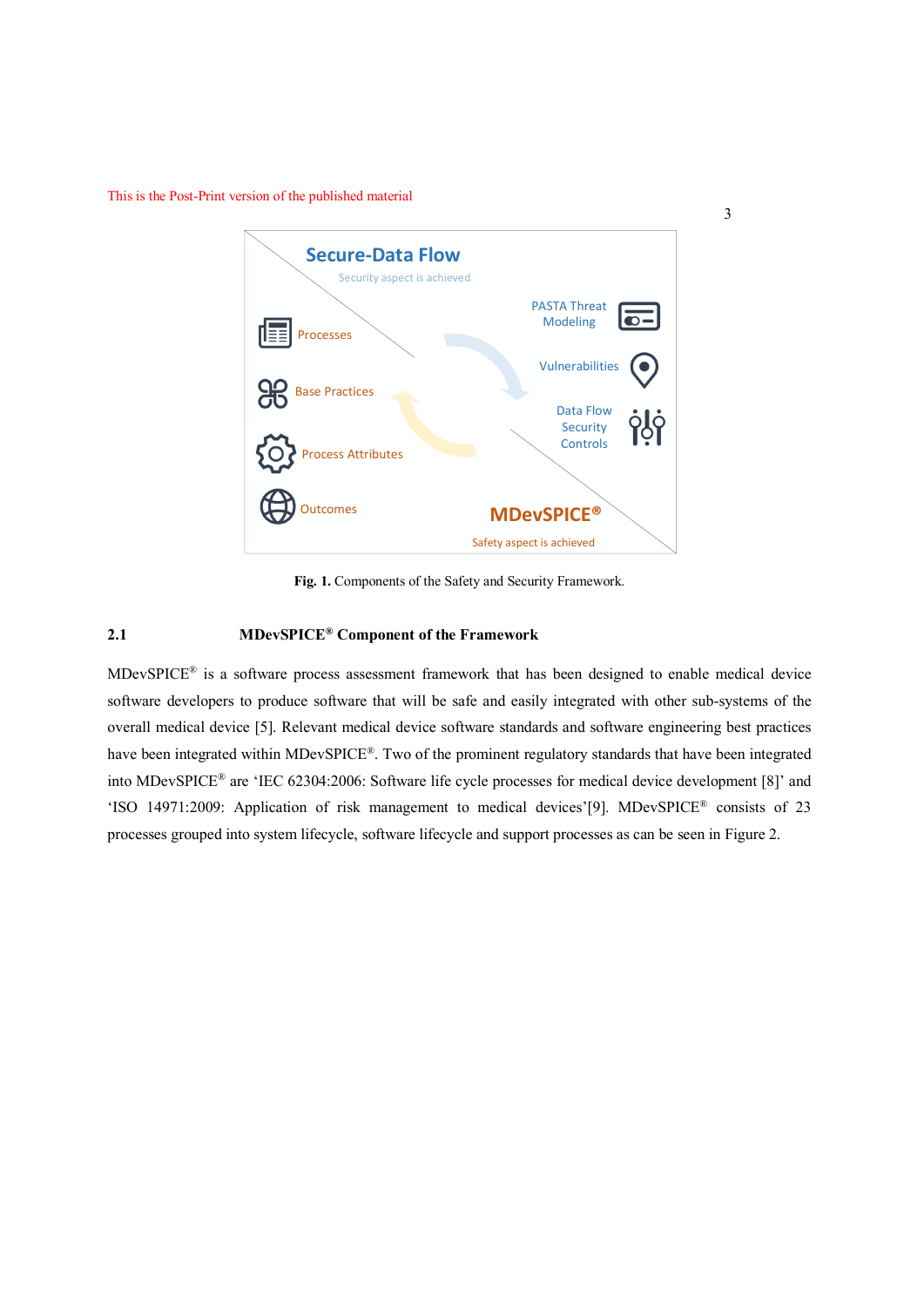

**Fig. 2.** MDevSPICE® Processes

Software development in safety critical domains such as healthcare is typically performed in a plan-driven manner. The V-Model lifecycle is well suited to medical device software development, given that it dedicates particular attention to both verification and risk management at every stage of life cycle. Software development approaches like agile and lean are preferred industry practice, as they enable iterative and incremental development, collaboration, communication, waste elimination, fast feedback, and balance of predictive upfront work, with adaptive just-in-time work and increasing quality. However, the necessity for intense controls and risk evaluation in safety critical domains require the implementation of agile and lean approaches be performed with some limitations and adaptations. In this context, there is an ongoing process in integration of agile and lean mind-set and practices into MDevSPICE® to make it more flexible and more solution oriented. Consequently, as part of this framework, we have integrated agile practices as part of the improvement recommendations which are provided as an output of performing an MDevSPICE® assessment.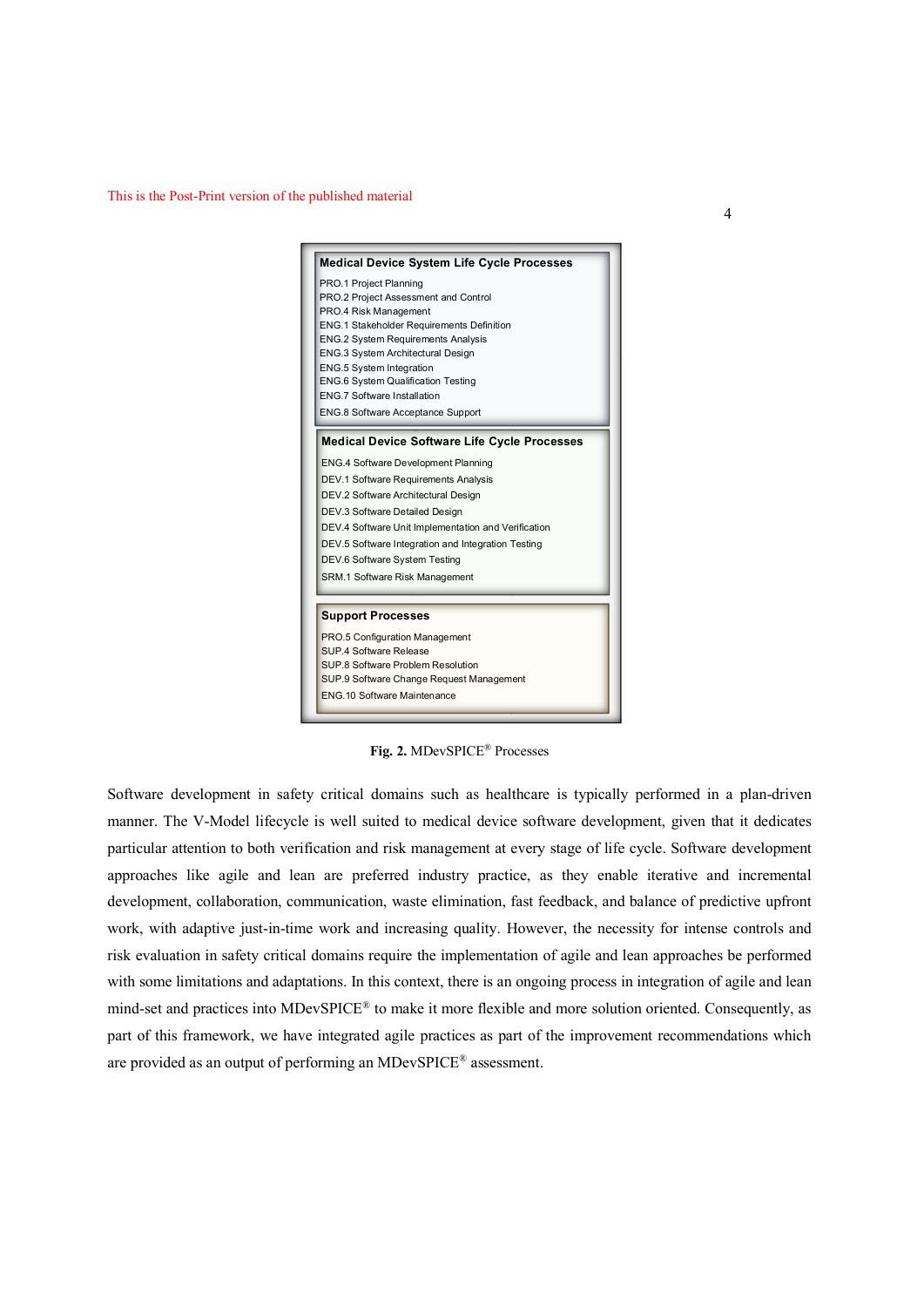## **2.2 Secure-Data Flow Component of the Framework**

The secure data flow component adopts a risk-centric assessment to assist developers to meet regulatory requirements and secure data in flow [10] within a CPS. CPSs operate in an environment of ever-changing threats and attacks. Security of data flow in this environment requires a risk assessment approach that considers how the evolving threats and attacks could expose the organizations assets to vulnerabilities, weakness of software, hardware, or online service that can be exploited. Threat modelling analysis and threat modelling methods deliver an important basis for the specification of security requirements of information systems and information protection. It provides a process for assessment for securing data flow within CPSs that incorporates security controls into the MDevSPICE® processes.

The developed DFSCs were based on two medical device security standards IEC/TR 80001-2-2:2012 [11] and IEC/TR 80001-2-8:2016 [12]. IEC/TR 80001-2-2:2012 provides 19 high-level security-related capabilities (functions) and risks for consideration when connecting medical devices to IT-networks. These high-level capabilities provide only an understanding of the user needs, security risks that lead to the controls. Two of these capabilities, Transmission Confidentiality (TXCF) and Transmission Integrity (TXIG), concern data transmission. IEC/TR 80001-2-8:2016 identified security controls for each of the 19 security capabilities to consider during risk management activities. The DFSCs originated from the IEC/TR 80001-2-8 controls associated to the TXCF and TXIG capabilities. However, these controls did not cover all aspects of data transmission. Further mapping of the six standards utilized in IEC/TR 80001-2-8 development was completed to address the gap. The result was 63 DFSCs for consideration when completing a PASTA assessment for data flow security. The objective of the secure data flow process is to integrate the DFSCs into a PASTA assessment. The outcome of the secure data flow process provides a set of DFSCs for implementation into the MDevSPICE® software process to address data flow security.

#### **2.3 Implementation**

We have implemented the Framework in STATSports<sup>1</sup>, a company which develops CPSs, which include hardware sensors, firmware and software algorithms to provide performance monitoring technology to the sports industry.

### **A. Current Practices**

 <sup>1</sup> www.statsports.com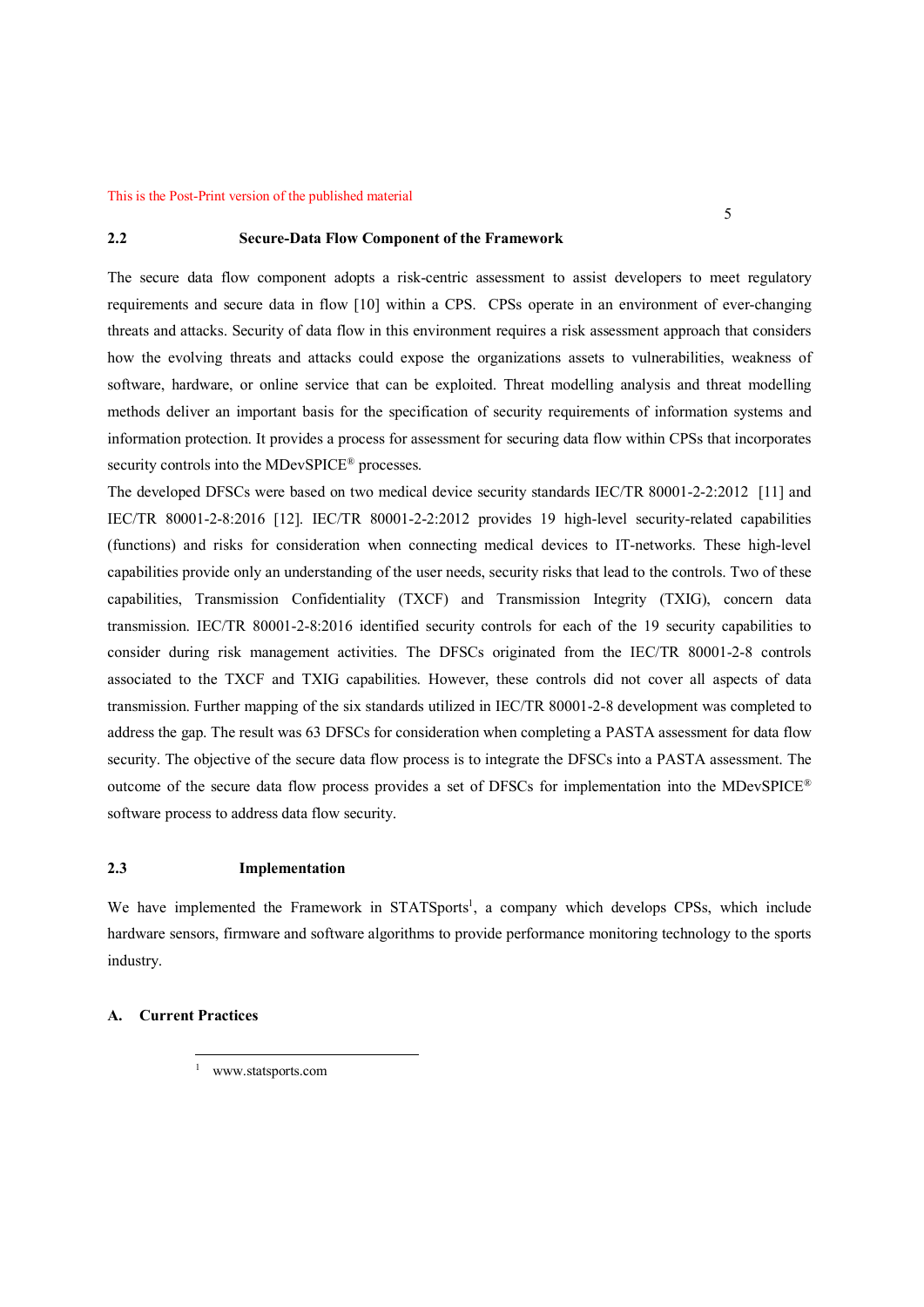STATSports aims to provide technology that meets regulatory requirements for data security and exceeds what is required in the sports domain for product safety. The company understands the requirements for compliancy with both the General Data Protection Regulation (GDPR) [13] and The Health Insurance Portability and Accountability Act (HIPAA) [14] for securing personal and health data. This understanding is due to the fact that in the future STATSports plans on releasing monitoring technology for the healthcare industry and the imminent GDPR requirements for data security. The company recognizes there are significant changes required in development to ensure that data security and product safety are a key part of the process to meet GDPR and HIPAA compliancy. Therefore, STATSports is committed to ensuring they embarked upon implementing best practice processes for both safety and security to successfully transition the development of technology for the sports domain to the medical device domain.

In order for STATSports to make this transition, the first step was to perform an MDevSPICE® assessment to observe the process gaps and challenges in relation to safety and security. This assessment provided insights on the safety and security practices prior to the implementation of the framework. Twenty-three processes were assessed and the following areas for improvement were identified below.

- 1.There was no single point of contact for gathering new requirements/requirement changes in the organization. The organization's Sport Scientists were directly contacting developers and demanding features to be developed. This resulted in developers' receiving different tasks from multiple sources and it was difficult to understand which new features should be prioritized.
- 2.A major challenge was that new requirements and features were constantly introduced throughout development.
- 3.Safety and security requirements were not formally defined and managed, this could give rise to potentially significant changes (i.e. architectural changes) later in the development, particularly if software was released without inclusion of these critical requirements.
- 4.Frequently, requirements lacked sufficient detail this lead to instances of redevelopment as Sport Scientists were not always available to provide clarity in relation to requirements.
- 5.Threats to security and associated vulnerabilities of the system were unknown.
- 6.Which security controls to implement were unknown.
- 7.Continuous Risk Assessment and Risk Mitigation for both Safety and Security were not performed.
- 8.There was no formal traceability from system requirements to the testing and release phases.
- 9.Limited company experience implementing security in agile software development and how to implement the security guidelines that include security controls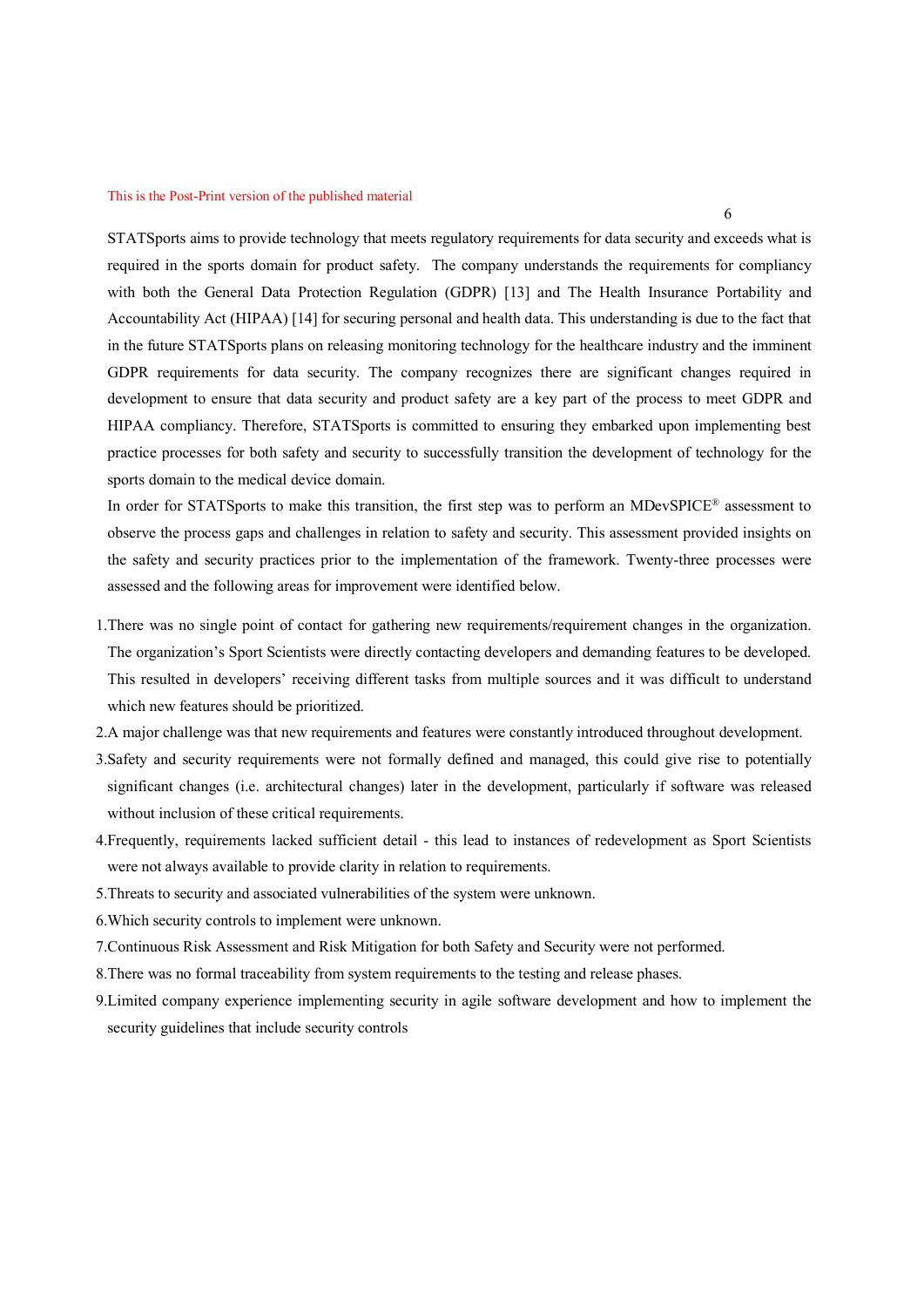#### **B. Implemented Solutions**

The findings' number in the above list in Section 2.3.A will be tagged against the corresponding improvement action below. STATSports has now introduced Scrum practices in relation to the software development process issues combined with lifecycle traceability that is required to demonstrate that safety processes are in place (addresses 1-4). A Senior Sports Scientist (SSS) now works closely with the development team in a Product Owner role. Every new request or requirement change coming from different Sport Scientists and other stakeholders are delivered to the SSS, and are then prioritized by this person (1). The SSS identifies the business value of the features/user stories while the developers assess the risks involved in implementation, with associated safety, security, technical and business risks now tracked throughout development specifically, both safety and security requirements are linked with risks which are assigned to development team members (2, 3, 4). The product backlog and sprint backlog contain features/user stories that are maintained in a prioritized order in a tool, named Jira<sup>2</sup> (1, 3, 4). Jira is used with another tool Confluence<sup>3</sup> to provide traceability of requirements/features and user stories (1, 2, 8).

In addition, a security focused analyst was recruited into the development team and contributes to the architectural design to ensure emphasis on data security  $(3, 5, 9)$ . The security analyst starts the PASTA process in defining the appropriate level of security requirements to support the business goals in collaboration with the SSS (1, 3). The technical scope is then defined upon receipt of the prioritized requirements from the SSS and coordinated with the architecture design (1, 6, 9). This required STATSports to list all software/hardware, the various technologies, components and services that were associated with the application (4, 6). This followed with the decomposition of the application into components, via Data Flow Diagrams (DFDs) and Use Case Diagrams, which were used to analyze the threats (5, 7). The vulnerabilities were identified for the use cases and the DFSCs required to address these vulnerabilities were presented (5, 7). The DFSCs were represented in the backlog in relation to each feature that is included for development in the sprint (1, 2, 6).

A sprint duration of one week is adopted to manage constantly changing requirements (2, 3). Sprint Review and Retrospective meetings take place at the end of the week in addition to a Daily 15-min Stand-up meeting (1-9). User stories are defined with the associated acceptance criteria, which provide the essential information for the purposes of verification and validation (3, 4). The meetings ensure all members of the development team are kept up to date with progress. It also allows the team to raise issues with the process and identify risks (1-9).

As the system consists of hardware and firmware in addition to software, the framework is also applied to hardware/firmware development and testing. This ensures full traceability for product development from

 <sup>2</sup> https://www.atlassian.com/software/jira

<sup>3</sup> https://www.atlassian.com/software/confluence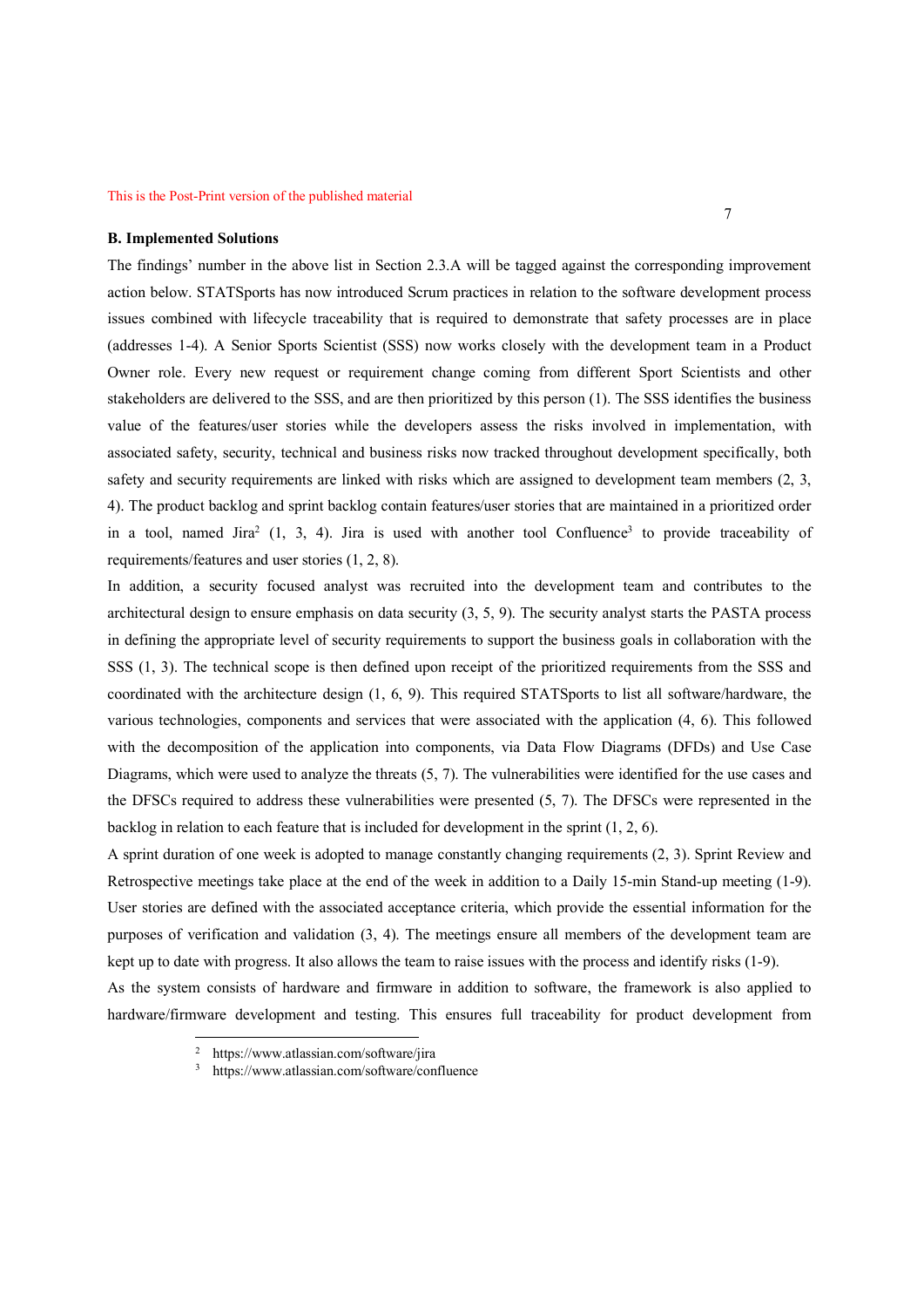inception, to prototyping and through to final release (8). All versions of firmware and hardware are captured using confluence and all bugs, hardware/firmware faults and resolutions are logged and viewed in Jira, offering a full historic record of product evolution (1, 2, 5, 8).

We have observed that implementing the secure data flow component in a one-week sprint process was not possible due to understanding all data flow calls and identification of the controls and assessment of threats. In addition, testing requirements of the security controls need to be put in place within that sprint. These require development of a test suite against test cases which would include penetration testing. As a solution for this, we proposed running sprints in two-week intervals and running penetration testing on product release.

### **3 Conclusion**

The Safety and Security Framework for Cyber Physical Systems is a new approach that was developed to promote safe and secure products in the safety critical healthcare domain.

The implementation of the framework in STATSports has revealed issues and opportunities for improvement in terms of both safety and security. The interoperability of the two components was our main consideration. Action items were identified and prioritized. Secure Data-Flow processes including security risk assessment and threat modelling were performed at the initial phases of the project from a higher level of abstraction. During the later stages, security of data flow and security controls were continuously revisited and repeated however not meeting every sprint. The framework has assisted the company in moving towards compliance with HIPAA and the GDPR in relation to data security. It has stimulated the development of suitable policies and procedures for data security required by the GDPR and HIPAA for regulatory compliancy, not only in development but also organization wide. Implementation of the framework has also promoted the inclusion of security in the initial stages of the development of a new product. As a result of the implementation of the framework, STATSports has overcome difficulties they have had in relation to handling changes throughout development. In addition, through introducing Agile and security practices the company has significantly improved the traceability of requirements right throughout development. The company now understands the security vulnerabilities of their system and has put appropriate controls in place.

Future work in the evolution of the framework will involve the execution of data security testing within MDevSPICE® using agile development.

**Acknowledgement:** This research is supported by the Science Foundation Ireland Research Centres Programme, through Lero - the Irish Software Research Centre (http://www.lero.ie) grant 10/CE/I1855 & 13/RC/2094S.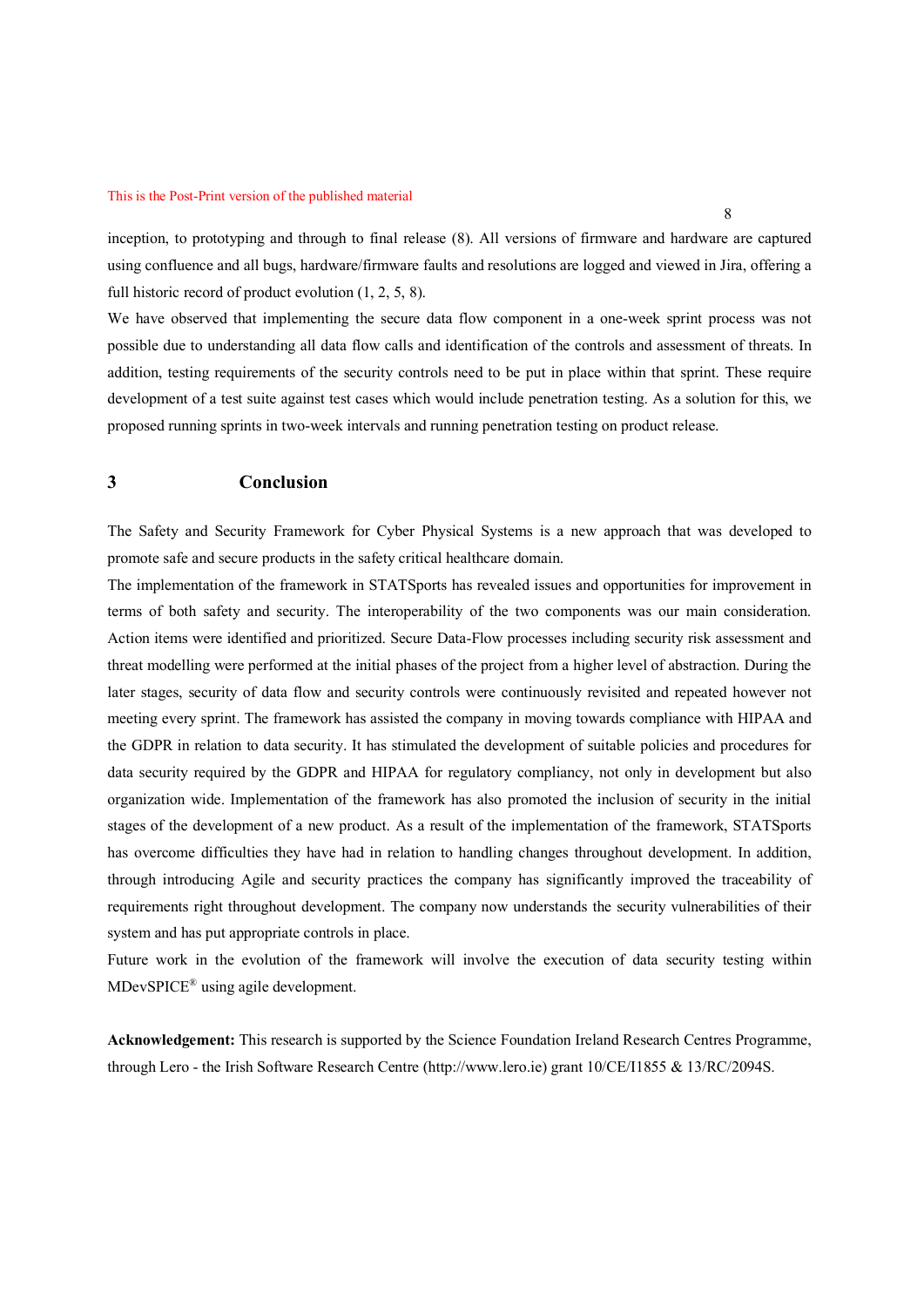#### **References**

[1] S. A. Haque, S. M. Aziz, and M. Rahman, "Review of cyber-physical system in healthcare," *international journal of distributed sensor networks,* 2014.

[2] P. A. Williams and A. J. Woodward, "Cybersecurity vulnerabilities in medical devices: a complex environment and multifaceted problem," *Medical devices (Auckland, NZ),* vol. 8, p. 305, 2015.

[3] "2016 Cost of Cyber Crime Study & the Risk of Business Innovation-Cyber Security Analysis," Ponemon Institute, Available: https://saas.hpe.com/en-us/asset/2016-cost-cyber-crime-study-risk-business-innovationponemon-institute-cyber-security-analysis, Accessed on: 30.05.2017.

[4] G. Howser and B. McMillin, "Using Information-Flow Methods to Analyze the Security of Cyber-Physical Systems," *Computer,* vol. 50, no. 4, pp. 17-26, 2017.

[5] M. Lepmets, F. McCaffery, and P. Clarke, "Development and benefits of MDevSPICE®, the medical device software process assessment framework," *Journal of Software: Evolution and Process,* vol. 28, no. 9, pp. 800-816, 2016.

[6] *International Telecommunication Union ITU-T " Recommendation X.805 Security architecture for systems providing end-to-end communications."*, 2003.

[7] T. UcedaVelez and M. M. Morana, *Risk Centric Threat Modeling: Process for Attack Simulation and Threat Analysis*. John Wiley & Sons, 2015.

[8] *IEC 2006. IEC 62304: Medical Device Software - Software Life-Cycle Processes.*

[9] *ISO 2009. ISO 14971 - Medical Devices - Application of Risk Management to Medical Devices.*

[10] C. Treacy and F. McCaffery, "Data Security Overview for Medical Mobile Apps Assuring the Confidentiality, Integrity and Availability of Data in Transmission," *International Journal on Advances in Security,* vol. 9, no. 3 & 4, pp. 146-157, 2016.

[11] "IEC, TR 80001-2-2:2012 Application of risk management for IT-networks incorporating medical devices Part 2-2 : Guidance for the disclosure and communication of medical device security needs, risks and controls.," 2012.

[12] "IEC, TR 80001-2-8:2016 Application of risk management for IT-networks incorporating medical devices — Application guidance Part 2-8 : Guidance on standards for establishing the security capabilities identified in IEC TR 80001-2-2. 2016, pp. 1–56," 2016.